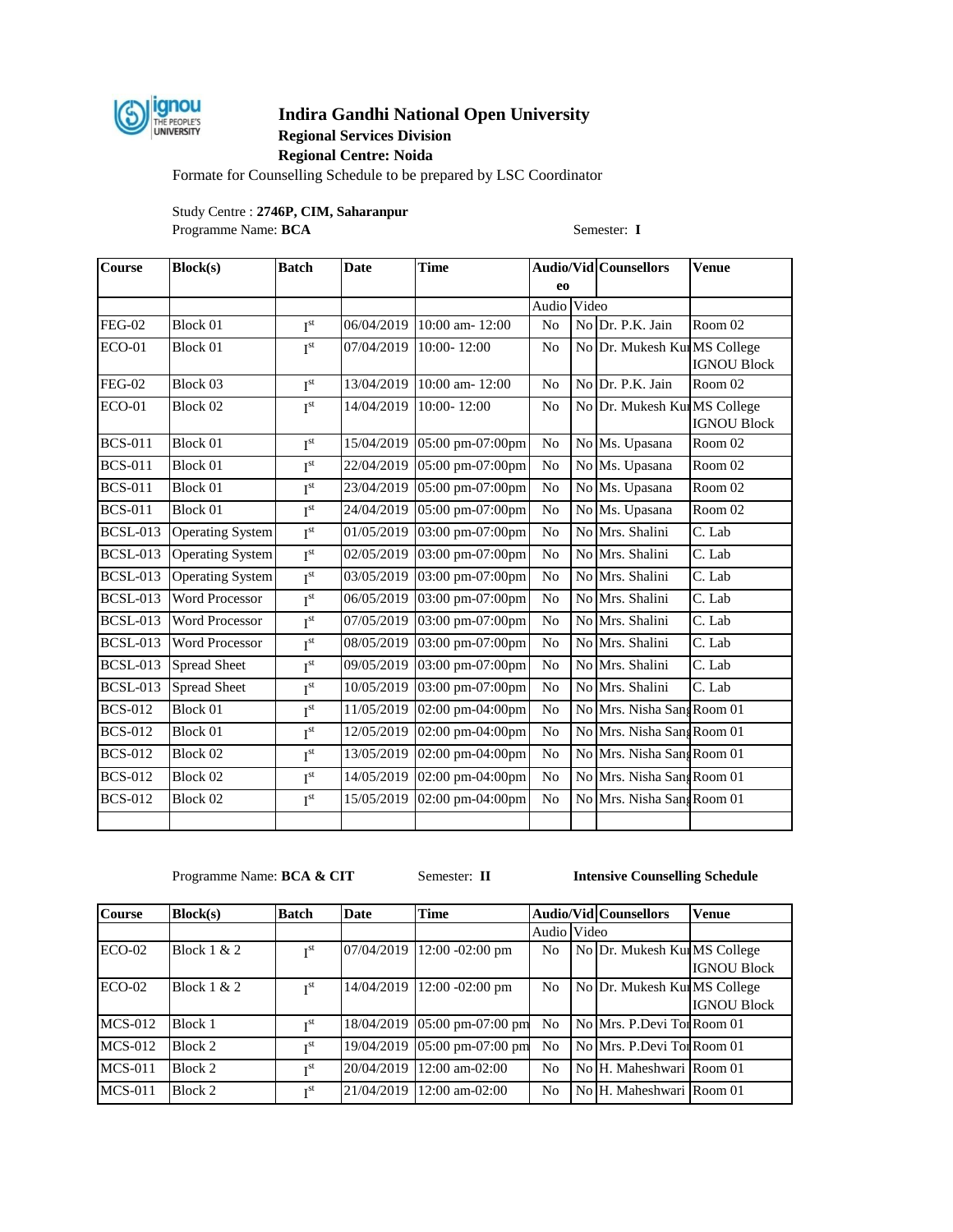| <b>MCS-012</b>                  | Block 3                | I <sup>st</sup> | 22/04/2019 05:00 pm-07:00 pm | No             | No Mrs. P.Devi Tor Room 01 |         |
|---------------------------------|------------------------|-----------------|------------------------------|----------------|----------------------------|---------|
| <b>MCS-012</b>                  | Block 4                | I <sup>st</sup> | 23/04/2019 05:00 pm-07:00 pm | No             | No Mrs. P.Devi Tor Room 01 |         |
| <b>BCSL-021</b><br>&<br>CITL001 | C Language             | I <sup>st</sup> | 01/05/2019 03:00pm- 07:00pm  | N <sub>0</sub> | No Mrs. Vandna BHC. Lab    |         |
| <b>BCSL-021</b><br>&<br>CITL001 | C Language             | I <sup>st</sup> | 02/05/2019 03:00pm-07:00pm   | N <sub>0</sub> | No Mrs. Vandna Bl C. Lab   |         |
| <b>BCSL-021</b><br>&<br>CITL001 | C Language             | I <sup>st</sup> | 03/05/2019 03:00pm-07:00pm   | N <sub>0</sub> | No Mrs. Vandna BHC. Lab    |         |
| <b>MCS-013</b>                  | Block 1                | I <sup>st</sup> | 04/05/2019 10:00 am-12:00    | N <sub>o</sub> | No Dr. Sanjay Kum Room 02  |         |
| <b>MCS-013</b>                  | Block 2                | I <sup>st</sup> | 05/05/2019 10:00 am-12:00    | N <sub>o</sub> | No Dr. Sanjay Kum Room 02  |         |
| <b>MCS-015</b>                  | <b>Block 1 &amp; 2</b> | I <sup>st</sup> | 05/05/2019 12:00 - 02:00 pm  | N <sub>0</sub> | No Dr. P.K. Jain           | Room 02 |
| <b>BCSL-021</b>                 | C Language             | I <sup>st</sup> | 06/05/2019 03:00pm-07:00pm   | N <sub>0</sub> | No Mrs. Vandna Bl C. Lab   |         |
| <b>BCSL-021</b><br>&<br>CITL001 | <b>Asembly Languag</b> | I <sup>st</sup> | 07/05/2019 03:00pm- 07:00pm  | N <sub>0</sub> | No Ms. Priyanka MC. Lab    |         |
| <b>BCSL-021</b><br>&<br>CITL001 | <b>Asembly Languag</b> | I <sup>st</sup> | 08/05/2019 03:00pm-07:00pm   | N <sub>o</sub> | No Ms. Priyanka MC. Lab    |         |
| <b>BCSL-021</b><br>&<br>CITL001 | <b>Asembly Languag</b> | I <sup>st</sup> | 09/05/2019 03:00pm- 07:00pm  | N <sub>0</sub> | No Ms. Priyanka MC. Lab    |         |
| <b>BCSL-021</b><br>&<br>CITL001 | <b>Asembly Languag</b> | I <sup>st</sup> | 10/05/2019 03:00pm-07:00pm   | N <sub>0</sub> | No Ms. Priyanka MC. Lab    |         |

Programme Name: **BCA** Semester: **III Intensive Counselling Schedule** 

| <b>Course</b>   | Block(s)        | <b>Batch</b>    | <b>Date</b> | <b>Time</b>                         |                | <b>Audio/Vid Counsellors</b> | <b>Venue</b> |
|-----------------|-----------------|-----------------|-------------|-------------------------------------|----------------|------------------------------|--------------|
|                 |                 |                 |             |                                     | Audio Video    |                              |              |
| <b>BCSL-034</b> | <b>DBMS</b> Lab | I <sup>st</sup> | 18/02/2019  | 04:00 pm-07:00pm                    | NO             | NO Mohd.Kafeel KIC. Lab      |              |
| BCSL-034        | <b>DBMS</b> Lab | I <sup>st</sup> | 19/02/2019  | 04:00 pm-07:00pm                    | N <sub>O</sub> | NO Mohd.Kafeel KIC. Lab      |              |
| <b>BCSL-034</b> | <b>DBMS</b> Lab | I <sup>st</sup> | 20/02/2019  | 03:00 pm-07:00pm                    | NO             | NO Mohd. Kafeel KIC. Lab     |              |
| <b>BCSL-034</b> | <b>DBMS</b> Lab | I <sup>st</sup> | 21/02/2019  | 03:00 pm-07:00pm                    | NO.            | NO Mohd.Kafeel KIC. Lab      |              |
| <b>MCS-021</b>  | Block 1         | I <sup>st</sup> | 22/02/2019  | 02:00 pm-04:00pm                    | NO.            | NO Ms. Upasana               | Room 2       |
| <b>MCS-021</b>  | Block 2         | I <sup>st</sup> | 23/02/2019  | 02:00 pm-04:00pm                    | NO             | NO Ms. Upasana               | Room 2       |
| <b>MCS-023</b>  | Block $1 & 2$   | I <sup>st</sup> | 23/02/2019  | $10:00$ am- $12:00$                 | NO.            | NO Dr. V.K. Saini            | Room 2       |
| MCS-023         | Block $3 & 4$   | I <sup>st</sup> | 24/02/2019  | $10:00$ am- $12:00$                 | NO.            | NODr. V.K. Saini             | Room 2       |
| MCS-021         | Block 3         | I <sup>st</sup> | 25/02/2019  | $02:00 \text{ pm} -04:00 \text{pm}$ | NO.            | NO Ms. Upasana               | Room 2       |
| <b>MCS-021</b>  | Block 4         | I <sup>st</sup> | 26/02/2019  | $02:00$ pm-04:00pm                  | NO             | NO Ms. Upasana               | Room 2       |
| <b>BCS-031</b>  | Block 1         | I <sup>st</sup> | 02/03/2019  | $12:00-2:00$ pm                     | NO             | NO Mrs. P. Devi To Room 2    |              |
| <b>BCS-031</b>  | Block 2         | I <sup>st</sup> | 03/03/2019  | 12:00-2:00 pm                       | N <sub>O</sub> | NO Mrs. P. Devi To Room 2    |              |
| <b>BCSL-032</b> | $C++$ Lab       | I <sup>st</sup> | 04/03/2019  | 03:00 pm-07:00pm                    | N <sub>O</sub> | NO Mrs. Shalini              | C. Lab       |
| <b>BCSL-032</b> | $C++$ Lab       | I <sup>st</sup> | 05/03/2019  | 03:00 pm-07:00pm                    | NO.            | NO Mrs. Shalini              | C. Lab       |
| <b>BCSL-032</b> | $C++$ Lab       | I <sup>st</sup> | 06/03/2019  | 03:00 pm-07:00pm                    | NO.            | NO Mrs.Shalini               | C. Lab       |
| <b>BCSL-032</b> | $C++$ Lab       | I <sup>st</sup> | 07/03/2019  | 03:00 pm-07:00pm                    | NO             | NO Mrs. Shalini              | C. Lab       |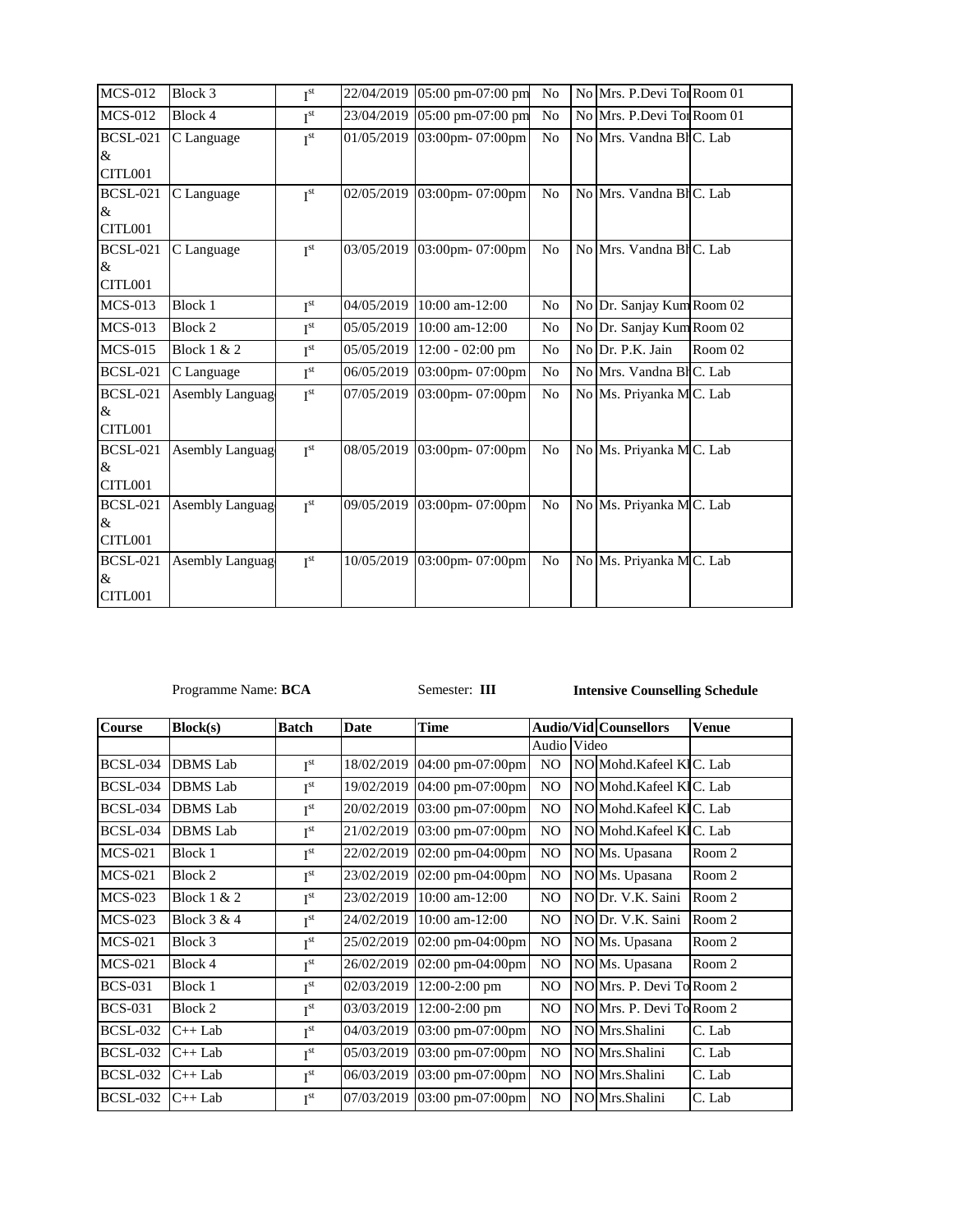| <b>BCS-031</b>  | Block 3                   | T <sub>st</sub>          | 09/03/2019 12:00-2:00 pm    | NO.            | NO Mrs. P. Devi To Room 2 |  |
|-----------------|---------------------------|--------------------------|-----------------------------|----------------|---------------------------|--|
| <b>BCS-031</b>  | Block 3                   | $\mathbf{r}$ st          | 10/03/2019 12:00-2:00 pm    | N <sub>O</sub> | NO Mrs. P. Devi To Room 2 |  |
|                 | BCSL-033 Data Struct. Lab | $\mathbf{T}^{\text{st}}$ | 15/03/2019 03:00 pm-07:00pm | NO.            | NO Mr. Mohit Kum C. Lab   |  |
| <b>BCSL-033</b> | Data Struct. Lab          | I <sup>st</sup>          | 16/03/2019 03:00 pm-07:00pm | NO.            | NO Mr. Mohit Kum C. Lab   |  |
| <b>BCSL-033</b> | Data Struct. Lab          | T <sup>st</sup>          | 18/03/2019 03:00 pm-07:00pm | N <sub>O</sub> | NO Mr. Mohit Kum C. Lab   |  |
| <b>BCSL-033</b> | Data Struct. Lab          | I <sup>st</sup>          | 19/03/2019 03:00 pm-07:00pm | N <sub>O</sub> | NO Mr. Mohit Kum C. Lab   |  |
| $MCS-014$       | Block $1 & 2$             | $\mathbf{r}$ st          | 25/03/2019 02:00 pm-04:00pm | N <sub>O</sub> | NO Dr. V.K. Saini Room 2  |  |
| $MCS-014$       | Block $3 & 4$             | $\mathbf{r}$ st          | 26/03/2019 02:00 pm-04:00pm | N <sub>O</sub> | NODr. V.K. Saini Room 2   |  |

Programme Name: **BCA** Semester: **IV** 

| <b>Course</b>   | <b>Block(s)</b>          | Batch                    | Date       | <b>Time</b>                  |                | <b>Audio/Vid Counsellors</b> | <b>Venue</b> |
|-----------------|--------------------------|--------------------------|------------|------------------------------|----------------|------------------------------|--------------|
|                 |                          |                          |            |                              | Audio Video    |                              |              |
| <b>BCSL-045</b> | Algo. Lab                | $I^{st}$                 |            | 22/02/2019 03:00 pm-07:00 pm | N <sub>O</sub> | NO Mohd. Kafeel KC.Lab       |              |
| <b>BCSL-045</b> | Algo. Lab                | I <sup>st</sup>          | 25/02/2019 | 03:00 pm-07:00 pm            | N <sub>O</sub> | NO Mohd. Kafeel K C.Lab      |              |
| <b>BCSL-045</b> | Algo. Lab                | I <sup>st</sup>          | 26/02/2019 | 03:00 pm-07:00 pm            | N <sub>O</sub> | NO Mohd. Kafeel KC.Lab       |              |
| <b>BCSL-045</b> | Algo. Lab                | I <sup>st</sup>          |            | 27/02/2019 03:00 pm-07:00 pm | NO             | NO Mohd. Kafeel KC.Lab       |              |
| <b>BCSL-043</b> | Java Prog. Lab           | I <sup>st</sup>          | 08/03/2019 | 03:00 pm-07:00 pm            | N <sub>O</sub> | NO H.Maheshwari              | C.Lab        |
| <b>BCSL-043</b> | Java Prog. Lab           | $\mathbf{I}^{\text{st}}$ | 09/03/2019 | 03:00 pm-07:00 pm            | NO             | NO H.Maheshwari              | C.Lab        |
| <b>BCSL-043</b> | Java Prog. Lab           | I <sup>st</sup>          | 11/03/2019 | 03:00 pm-07:00 pm            | N <sub>O</sub> | NO H.Maheshwari              | C.Lab        |
| <b>BCSL-043</b> | Java Prog. Lab           | I <sup>st</sup>          |            | 12/03/2019 03:00 pm-07:00 pm | N <sub>O</sub> | NO H.Maheshwari              | C.Lab        |
| <b>BCSL-044</b> | Stat.Lab                 | $I^{st}$                 | 23/03/2019 | 03:00 pm-07:00 pm            | NO             | NO Mohd. Kafeel KC.Lab       |              |
| <b>BCSL-044</b> | Stat.Lab                 | I <sup>st</sup>          | 25/03/2019 | 03:00 pm-07:00 pm            | N <sub>O</sub> | NO Mohd. Kafeel K C.Lab      |              |
| <b>BCSL-044</b> | Stat.Lab                 | $I^{st}$                 | 26/03/2019 | 03:00 pm-07:00 pm            | N <sub>O</sub> | NO Mohd. Kafeel KC.Lab       |              |
| <b>BCSL-044</b> | Stat.Lab                 | $I^{st}$                 | 27/03/2019 | 03:00 pm-07:00 pm            | NO             | NO Mohd. Kafeel K C.Lab      |              |
| <b>BCS-041</b>  | Block1                   | I <sup>st</sup>          | 04/04/2019 | 03:00pm-05:00pm              | NO             | NO Priyanka Malik Room 2     |              |
| <b>MCS-024</b>  | Block 1                  | $I^{st}$                 | 05/04/2019 | 12:00 - 02:00 pm             | NO             | NO H. Maheshwari Room 2      |              |
| <b>BCS-040</b>  | <b>Block 1 &amp; 2</b>   | I <sup>st</sup>          |            | 05/04/2019 02:00 pm- 04:00pm | NO             | NO Dr. Sanjay Kum Room 2     |              |
| <b>BCS-041</b>  | Block 2                  | $I^{st}$                 | 06/04/2019 | 10:00 am - 12:00             | NO             | NO Priyanka Malik Room 1     |              |
| <b>MCS-024</b>  | <b>Block 2 &amp; 3</b>   | $I^{st}$                 | 06/04/2019 | 12:00 - 02:00 pm             | N <sub>O</sub> | NO H. Maheshwari Room 1      |              |
| <b>BCS-040</b>  | Block $3 & 4$            | I <sup>st</sup>          | 06/04/2019 | 02:00 pm-04:00pm             | N <sub>O</sub> | NO Dr. Sanjay Kum Room 1     |              |
| <b>MCS-024</b>  | <b>Block 2 &amp; 3</b>   | I <sup>st</sup>          | 07/04/2019 | 10:00 am - 12:00             | N <sub>O</sub> | NO H. Maheshwari Room 1      |              |
| <b>BCS-041</b>  | Block 3                  | $I^{st}$                 | 07/04/2019 | 12:00 - 02:00 pm             | NO             | NO Priyanka Malik Room 2     |              |
| <b>MCS-024</b>  | <b>Block 2 &amp; 3</b>   | $I^{st}$                 | 13/04/2019 | 10:00 am - 12:00             | N <sub>O</sub> | NO H. Maheshwari Room 1      |              |
| <b>BCS-041</b>  | Block 3                  | $I^{st}$                 | 13/04/2019 | 12:00 - 02:00 pm             | N <sub>O</sub> | NO Priyanka Malik Room 1     |              |
| <b>MCS-024</b>  | Block 4                  | I <sup>st</sup>          | 14/04/2019 | 10:00 am - 12:00             | NO             | NO H. Maheshwari Room 1      |              |
| <b>BCS-041</b>  | Block 4                  | $I^{st}$                 | 15/04/2019 | 03:00 pm - 05:00pn           | N <sub>O</sub> | NO Priyanka Malik Room 1     |              |
| <b>BCS-042</b>  | Block 1                  | $I^{st}$                 | 20/04/2019 | 02:00 pm-04:00pm             | N <sub>O</sub> | NO Dr. Sanjay Kum Room 2     |              |
| <b>BCS-042</b>  | Block 2                  | I <sup>st</sup>          | 21/04/2019 | 02:00 pm-04:00pm             | N <sub>O</sub> | NO Dr. Sanjay Kum Room 2     |              |
| <b>BCS-042</b>  | <b>Block 2</b>           | $I^{st}$                 | 22/04/2019 | 02:00 pm-04:00pm             | N <sub>O</sub> | NO Dr. Sanjay Kum Room 2     |              |
|                 | MCSL-016 Web. Design Lab | $I^{st}$                 | 01/05/2019 | 03:00 pm-07:00 pm            | N <sub>O</sub> | NO H. Maheshwari C.Lab       |              |
|                 | MCSL-016 Web. Design Lab | I <sup>st</sup>          | 02/05/2019 | 03:00 pm-07:00 pm            | NO             | NO H. Maheshwari C.Lab       |              |
|                 | MCSL-016 Web. Design Lab | $\mathbf{I}^{\text{st}}$ | 03/05/2019 | 03:00 pm-07:00 pm            | NO             | NO H. Maheshwari C.Lab       |              |
|                 | MCSL-016 Web. Design Lab | $I^{st}$                 |            | 06/05/2019 03:00 pm-07:00 pm | N <sub>O</sub> | NO H. Maheshwari C.Lab       |              |
|                 | MCSL-016 Web. Design Lab | I <sup>st</sup>          |            | 07/05/2019 03:00 pm-07:00 pm | N <sub>O</sub> | NO H. Maheshwari C.Lab       |              |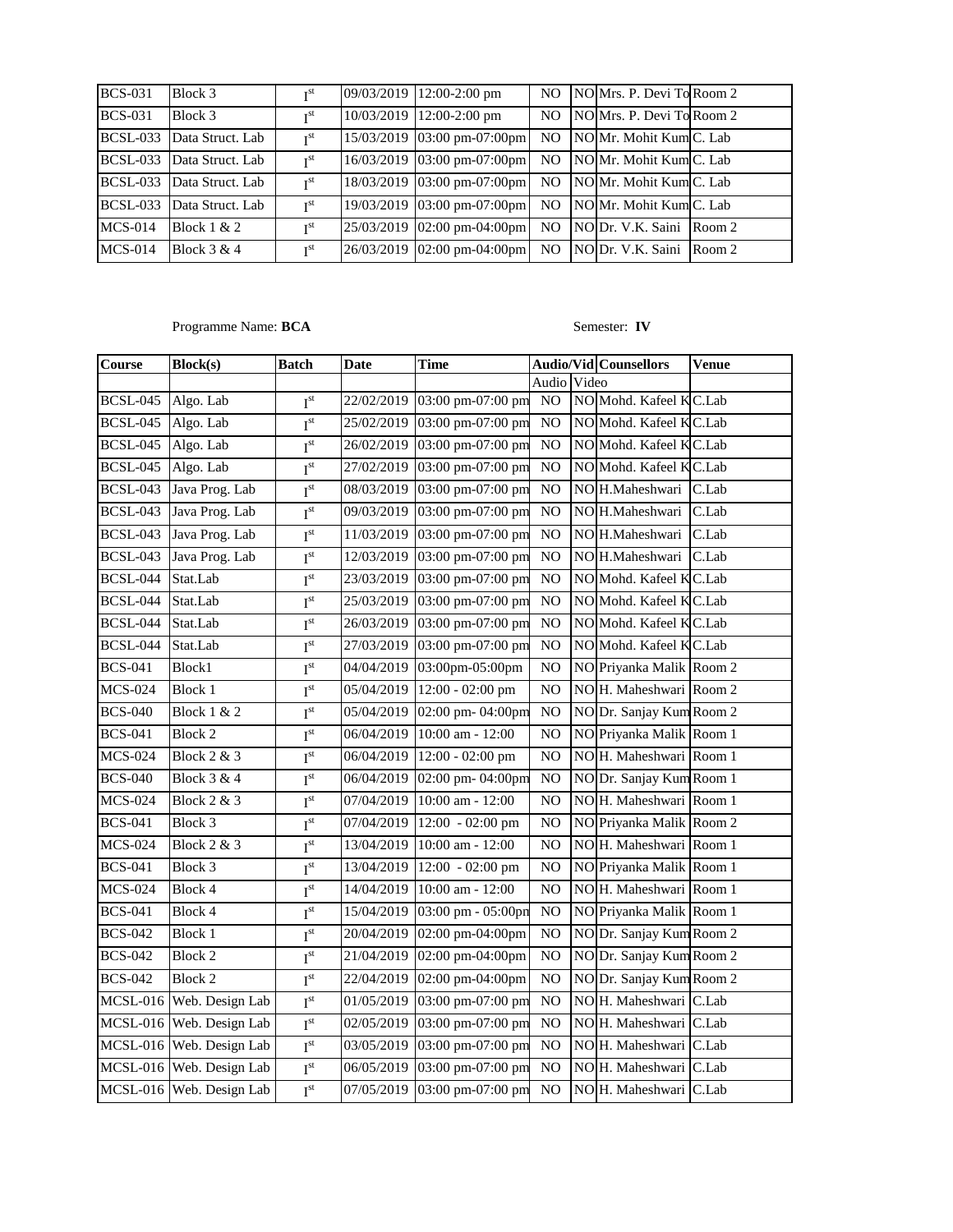| MCSL-016 Web. Design Lab | I <sup>st</sup> | 08/05/2019 03:00 pm-07:00 pm | N <sub>O</sub> | NO H. Maheshwari C.Lab |  |
|--------------------------|-----------------|------------------------------|----------------|------------------------|--|
| MCSL-016 Web. Design Lab | I <sup>st</sup> | 09/05/2019 03:00 pm-07:00 pm | NO.            | NO H. Maheshwari C.Lab |  |
| MCSL-016 Web. Design Lab | I <sup>st</sup> | 10/05/2019 03:00 pm-07:00 pm | NO.            | NO H. Maheshwari C.Lab |  |
| MCSL-016 Web. Design Lab | I <sup>st</sup> | 13/05/2019 03:00 pm-07:00 pm | N <sub>O</sub> | NO H. Maheshwari C.Lab |  |
| MCSL-016 Web. Design Lab | I <sup>st</sup> | 14/05/2019 03:00 pm-07:00 pm | NO.            | NO H. Maheshwari C.Lab |  |
| MCSL-016 Web. Design Lab | T <sup>st</sup> | 15/05/2019 03:00 pm-07:00 pm | NO.            | NO H. Maheshwari C.Lab |  |
| MCSL-016 Web. Design Lab | I <sup>st</sup> | 16/05/2019 03:00 pm-07:00 pm | N <sub>O</sub> | NO H. Maheshwari C.Lab |  |
| MCSL-016 Web. Design Lab | I <sup>st</sup> | 17/05/2019 03:00 pm-07:00 pm | N <sub>O</sub> | NO H. Maheshwari C.Lab |  |
| MCSL-016 Web. Design Lab | I <sup>st</sup> | 18/05/2019 03:00 pm-07:00 pm | NO.            | NO H. Maheshwari C.Lab |  |
| MCSL-016 Web. Design Lab | I <sup>st</sup> | 20/05/2019 03:00 pm-07:00 pm | NO.            | NO H. Maheshwari C.Lab |  |

Programme Name: **BCA** Semester: **V & VI** 

| Course                                     | <b>Block(s)</b>             | <b>Batch</b>           | <b>Date</b> | <b>Time</b>                   | <b>Audio/Vid Counsellors</b> |  |                         | <b>Venue</b> |
|--------------------------------------------|-----------------------------|------------------------|-------------|-------------------------------|------------------------------|--|-------------------------|--------------|
|                                            |                             |                        |             |                               | Audio Video                  |  |                         |              |
| <b>BCSL-063</b><br>$\&$<br><b>BCSL-056</b> | <b>Opertaing System</b>     | I <sup>st</sup>        | 19/02/2019  | 02:00 pm-05:00 pm NO          |                              |  | NO Mr.Mohit Kuma C.Lab  |              |
| <b>BCSL-063</b><br>$\&$<br><b>BCSL-056</b> | <b>Opertaing System</b>     | I <sup>st</sup>        | 20/02/2019  | 02:00pm-05:00pm NO            |                              |  | NO Mr.Mohit Kuma C.Lab  |              |
| <b>BCSL-063</b><br>$\&$<br><b>BCSL-056</b> | <b>Opertaing System</b>     | I <sup>st</sup>        |             | 21/02/2019 02:00pm-05:00pm NO |                              |  | NO Mr.Mohit Kuma C.Lab  |              |
| <b>BCSL-063</b><br>$\&$<br><b>BCSL-056</b> | <b>Opertaing System</b>     | I <sup>st</sup>        |             | 22/02/2019 02:00pm-05:00pm NO |                              |  | NO Mr.Mohit KumaC.Lab   |              |
| <b>BCSL-063</b><br>$\&$<br><b>BCSL-056</b> | <b>Opertaing System</b>     | I <sup>st</sup>        |             | 23/02/2019 02:00pm-05:00pm NO |                              |  | NO Mr.Mohit Kuma C.Lab  |              |
| <b>BCSL-063</b><br>&<br><b>BCSL-056</b>    | <b>Opertaing System</b>     | $I^{st}$               | 27/02/2019  | 12:00 -04:00 pm               | NO                           |  | NO Mr.Mohit Kuma C.Lab  |              |
| <b>BCSL-063</b><br>$\&$<br><b>BCSL-056</b> | <b>Opertaing System</b>     | I <sup>st</sup>        | 28/02/2019  | 02:00pm-05:00pm NO            |                              |  | NO Mr.Mohit Kuma C.Lab  |              |
| <b>MCS-022</b>                             | <b>Block 1</b>              | $I^{st}$               | 01/03/2019  | 12:00 - 02:00 pm              | N <sub>O</sub>               |  | NO Mr.Mohit Kuma Room 2 |              |
| <b>BCSL-063</b><br>$\&$<br><b>BCSL-056</b> | <b>Opertaing System</b>     | I <sup>st</sup>        | 01/03/2019  | 02:00pm-06:00pm               | N <sub>O</sub>               |  | NO Mr.Mohit Kuma C.Lab  |              |
| <b>MCS-022</b>                             | Block 1                     | I <sup>st</sup>        |             | 02/03/2019 12:00 - 02:00 pm   | N <sub>O</sub>               |  | NO Mr.Mohit Kuma Room 1 |              |
| <b>BCSL-063</b><br>&<br><b>BCSL-056</b>    | <b>Opertaing System</b>     | I <sup>st</sup>        | 02/03/2019  | 02:00pm-06:00pm               | N <sub>O</sub>               |  | NO Mr.Mohit Kuma C.Lab  |              |
| <b>MCS-022</b>                             | <b>Block 2</b>              | $\textbf{I}^\text{st}$ | 03/03/2019  | $12:00 - 02:00$ pm            | NO                           |  | NO Mr.Mohit Kuma Room 1 |              |
| <b>BCSL-063</b><br>$\&$<br><b>BCSL-056</b> | <b>Opertaing System</b>     | I <sup>st</sup>        | 04/03/2019  | 02:00pm-06:00pm               | N <sub>O</sub>               |  | NO Mr.Mohit Kuma C.Lab  |              |
| <b>BCSP-064</b><br>&<br><b>BCSL-057</b>    | Project &<br>Web Programing | I <sup>st</sup>        | 05/03/2019  | 02:00pm-06:00pm               | NO                           |  | NO Ms. Priyanka MC.Lab  |              |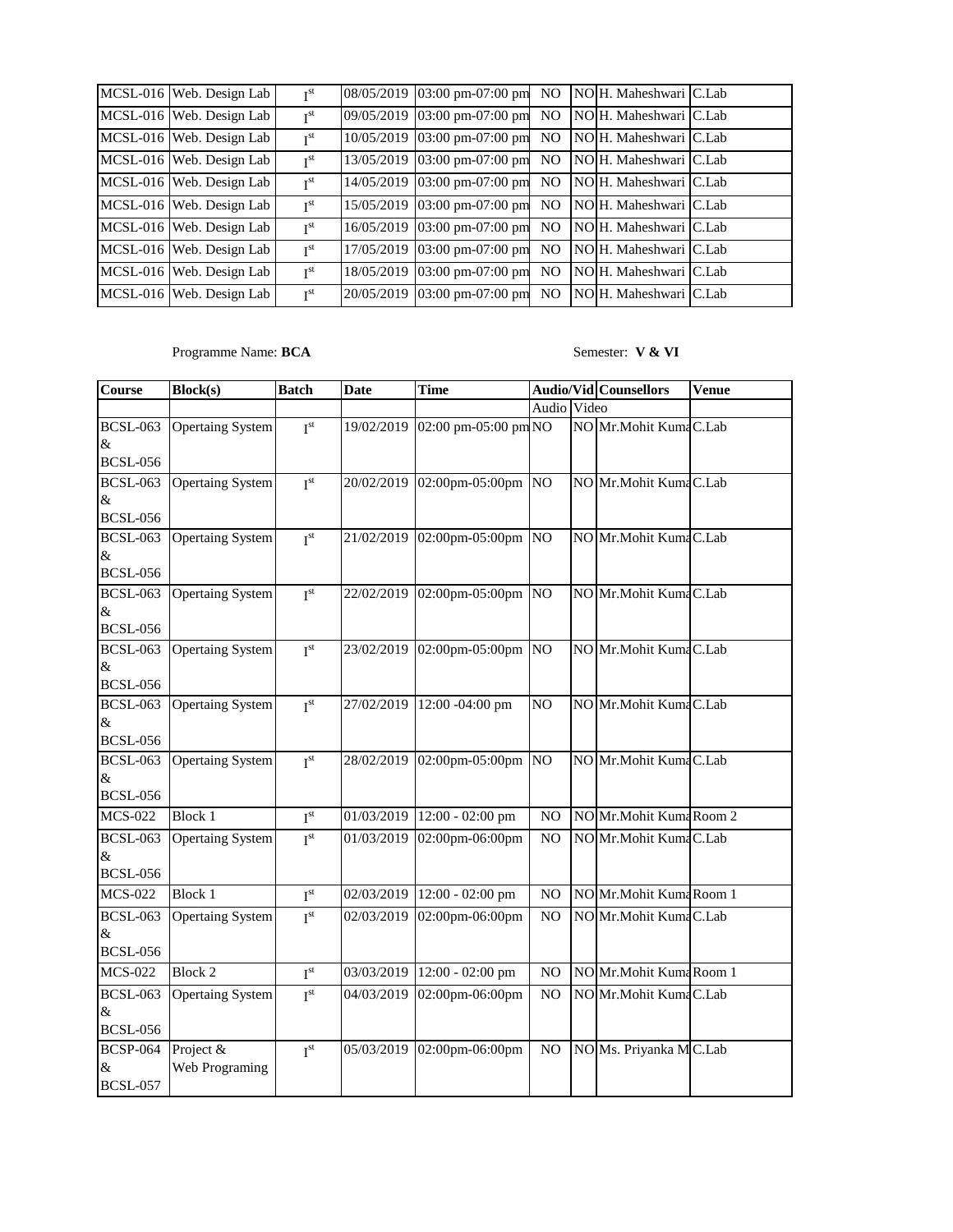| <b>BCSP-064</b><br>&<br><b>BCSL-057</b> | Project &<br>Web Programing | I <sup>st</sup>        |            | 06/03/2019 02:00pm-06:00pm  | NO.            | NO Ms. Priyanka MC.Lab   |  |
|-----------------------------------------|-----------------------------|------------------------|------------|-----------------------------|----------------|--------------------------|--|
| <b>BCSP-064</b><br>&<br><b>BCSL-057</b> | Project &<br>Web Programing | I <sup>st</sup>        | 07/03/2019 | 02:00pm-06:00pm             | NO.            | NO Ms. Priyanka MC.Lab   |  |
| <b>BCSP-064</b><br>&<br><b>BCSL-057</b> | Project &<br>Web Programing | $I^{st}$               | 08/03/2019 | 12:00 - 04:00pm             | $\rm NO$       | NO Ms. Priyanka MC.Lab   |  |
| <b>MCS-022</b>                          | <b>Block 2</b>              | I <sup>st</sup>        | 09/03/2019 | 12:00 - 02:00 pm            | NO             | NO Mr.Mohit Kuma Room 1  |  |
| <b>MCS-022</b>                          | Block 3                     | I <sup>st</sup>        | 10/03/2019 | $12:00 - 02:00$ pm          | NO             | NO Mr.Mohit Kuma Room 1  |  |
| <b>BCSP-064</b><br>&<br><b>BCSL-057</b> | Project &<br>Web Programing | I <sup>st</sup>        | 11/03/2019 | 12:00 - 04:00pm             | N <sub>O</sub> | NO Ms. Priyanka MC. Lab  |  |
| <b>BCSP-064</b><br>&<br><b>BCSL-057</b> | Project &<br>Web Programing | I <sup>st</sup>        |            | 12/03/2019 12:00 - 04:00pm  | NO.            | NO Ms. Priyanka MC. Lab  |  |
| <b>BCSP-064</b><br>&<br><b>BCSL-057</b> | Project &<br>Web Programing | $I^{st}$               | 13/03/2019 | 02:00pm-06:00pm             | NO             | NO Ms. Priyanka MC. Lab  |  |
| <b>BCSP-064</b><br>&<br><b>BCSL-057</b> | Project &<br>Web Programing | I <sup>st</sup>        | 14/03/2019 | 02:00pm-06:00pm             | $_{\rm NO}$    | NO Ms. Priyanka MC. Lab  |  |
| <b>BCSP-064</b><br>&<br><b>BCSL-057</b> | Project &<br>Web Programing | $I^{st}$               | 15/03/2019 | 02:00pm-06:00pm             | NO             | NO Ms. Priyanka MC. Lab  |  |
| <b>MCS-022</b>                          | Block 3                     | $\textbf{I}^\text{st}$ |            | 16/03/2019 12:00 - 02:00 pm | NO             | NO Mr.Mohit Kuma Room 1  |  |
| <b>BCSP-064</b><br>&<br><b>BCSL-057</b> | Project &<br>Web Programing | I <sup>st</sup>        | 16/03/2019 | 02:00pm-06:00pm             | N <sub>O</sub> | NO Ms. Priyanka MC. Lab  |  |
| <b>MCS-022</b>                          | <b>Block 4</b>              | $I^{st}$               | 17/03/2019 | $12:00 - 02:00$ pm          | NO             | NO Mr.Mohit Kuma Room 1  |  |
| <b>MCS-022</b>                          | Block 4                     | $I^{st}$               | 24/03/2019 | 12:00 - 02:00 pm            | N <sub>O</sub> | NO Mr.Mohit Kuma Room 1  |  |
| <b>BCS-062</b>                          | <b>Block 1</b>              | $I^{\text{st}}$        | 06/04/2019 | 02:00 pm - 04:00 pi         | NO             | NO Mr.Mohit Kuma Room 2  |  |
| <b>BCS-062</b>                          | <b>Block 1</b>              | $I^{st}$               | 07/04/2019 | 02:00 pm - 04:00 pr         | NO             | NO Mr. Mohit Kuma Room 2 |  |
| <b>BCS-062</b>                          | <b>Block 1</b>              | I <sup>st</sup>        | 13/04/2019 | 02:00 pm - 04:00 pm         | NO             | NO Mr.Mohit Kuma Room 2  |  |
| <b>BCS-062</b>                          | Block 2                     | $I^{\text{st}}$        | 14/04/2019 | 02:00 pm - 04:00 pm         | NO             | NO Mr.Mohit Kuma Room 2  |  |
| <b>BCS-062</b>                          | <b>Block 2</b>              | $I^{st}$               | 20/04/2019 | 02:00 pm - 04:00 pi         | NO             | NO Mr.Mohit Kuma Room 1  |  |
| <b>BCS-062</b>                          | <b>Block 2</b>              | $I^{\text{st}}$        | 21/04/2019 | 02:00 pm - 04:00 pr         | NO             | NO Mr.Mohit Kuma Room 1  |  |

## Programme Name: **MCA** Semester: **I**

| <b>Course</b> | Block(s)                            | <b>Batch</b>    | <b>Date</b> | <b>Time</b>                 |                | <b>Audio/Vid Counsellors</b> | <b>Venue</b> |
|---------------|-------------------------------------|-----------------|-------------|-----------------------------|----------------|------------------------------|--------------|
|               | MCSL-017 $\mathbb C$ & Asmbly progr | I <sup>st</sup> |             | 01/04/2019 08:00 am-12:00   | NO.            | NO Mohd Kafeel KIC Lab       |              |
|               | MCSL-017 $C &$ Asmbly progr         | I <sup>st</sup> |             | 02/04/2019 08:00 am-12:00   | NO.            | NO Mohd.Kafeel KIC.Lab       |              |
|               | MCSL-017 $C &$ Asmbly progr         | I <sup>st</sup> |             | 03/04/2019 08:00 am-12:00   | NO.            | NO Mohd.Kafeel KIC.Lab       |              |
|               | MCSL-017 $C &$ Asmbly progr         | I <sup>st</sup> |             | 04/04/2019 08:00 am-12:00   | N <sub>O</sub> | NO Mohd.Kafeel KIC.Lab       |              |
|               | MCSL-017 $\vert$ C & Asmbly progr   | $\mathbf{r}$ st |             | 05/04/2019 08:00 am-12:00   | N <sub>O</sub> | NO Mohd. Kafeel KIC. Lab     |              |
|               | MCSL-017 $\vert$ C & Asmbly progr   | I <sup>st</sup> |             | 06/04/2019 08:00 am-12:00   | NO.            | NO Mohd Kafeel KIC Lab       |              |
| $MCS-011$     | Block 1                             | I <sup>st</sup> |             | $07/04/2019$ 12:00-02:00 pm | NO.            | NOH. Maheshwari Room 01      |              |
|               | MCSL-017 $\vert$ C & Asmbly progr   | I <sup>st</sup> |             | 08/04/2019 08:00 am-12:00   | NO.            | NO Mohd Kafeel KIC Lab       |              |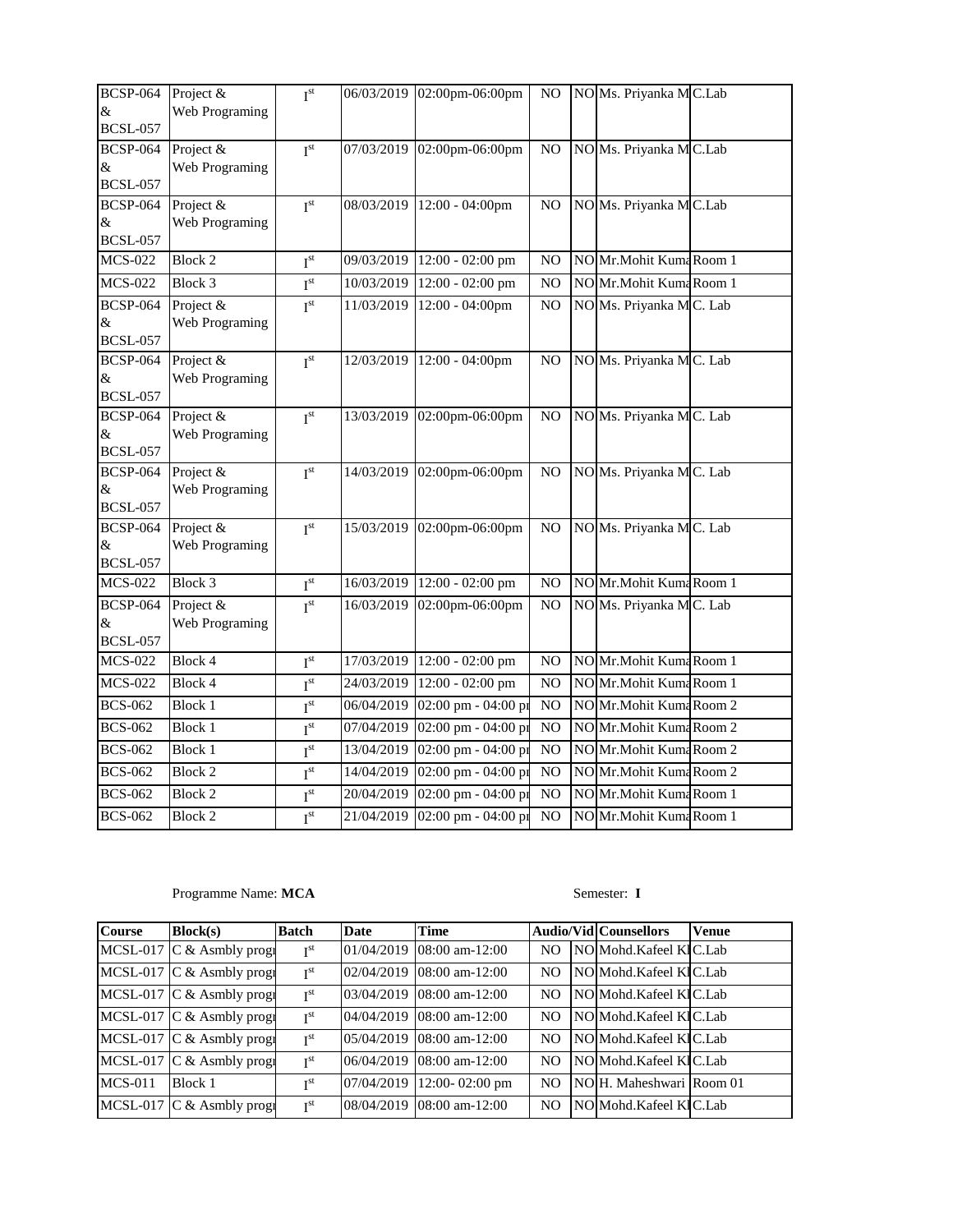|                 | MCSL-017 C & Asmbly progr | I <sup>st</sup> |            | 09/04/2019 08:00 am-12:00    | N <sub>O</sub> | NO Mohd.Kafeel KIC.Lab     |         |
|-----------------|---------------------------|-----------------|------------|------------------------------|----------------|----------------------------|---------|
| <b>MCS-011</b>  | <b>Block 2 &amp; 3</b>    | $I^{st}$        | 14/04/2019 | 12:00-02:00 pm               | N <sub>O</sub> | NO H. Maheshwari Room 01   |         |
| <b>MCS-012</b>  | Block 1                   | $I^{\text{st}}$ |            | 18/04/2019 05:00 pm-07:00 pm | N <sub>O</sub> | NO Mrs. P.Devi Tor Room 01 |         |
| <b>MCS-012</b>  | <b>Block 2</b>            | I <sup>st</sup> |            | 19/04/2019 05:00 pm-07:00 pm | N <sub>O</sub> | NO Mrs. P.Devi Tor Room 01 |         |
| <b>MCS-012</b>  | Block 3                   | $I^{\text{st}}$ |            | 22/04/2019 05:00 pm-07:00 pm | N <sub>O</sub> | NO Mrs. P.Devi Tor Room 01 |         |
| <b>MCS-012</b>  | Block 4                   | $I^{st}$        | 23/04/2019 | 05:00 pm-07:00 pm            | N <sub>O</sub> | NO Mrs. P.Devi Tor Room 01 |         |
| <b>MCSL-016</b> | Web. Design Lab           | I <sup>st</sup> | 01/05/2019 | 03:00pm-07:00 pm             | N <sub>O</sub> | NO H. Maheshwari C.Lab     |         |
|                 | MCSL-016 Web. Design Lab  | $I^{\text{st}}$ | 02/05/2019 | 03:00pm-07:00 pm             | N <sub>O</sub> | NO H. Maheshwari C.Lab     |         |
|                 | MCSL-016 Web. Design Lab  | $I^{st}$        | 03/05/2019 | 03:00pm-07:00 pm             | NO             | NO H. Maheshwari C.Lab     |         |
| <b>MCS-013</b>  | Block 1                   | $I^{\text{st}}$ | 04/05/2019 | 03:00pm-07:00 pm             | N <sub>O</sub> | NO Dr. Sanjay Kum Room 02  |         |
| <b>MCS-013</b>  | Block 2                   | $I^{\text{st}}$ |            | 05/05/2019 03:00pm-07:00 pm  | N <sub>O</sub> | NO Dr. Sanjay Kum Room 02  |         |
| <b>MCS-015</b>  | <b>Block 1 &amp; 2</b>    | I <sup>st</sup> |            | 05/05/2019 03:00pm-07:00 pm  | NO             | NO Dr. P.K. Jain           | Room 02 |
|                 | MCSL-016 Web. Design Lab  | $I^{st}$        | 06/05/2019 | 03:00pm-07:00 pm             | NO             | NO H. Maheshwari C.Lab     |         |
|                 | MCSL-016 Web. Design Lab  | I <sup>st</sup> | 07/05/2019 | 03:00pm-07:00 pm             | N <sub>O</sub> | NO H. Maheshwari C.Lab     |         |
|                 | MCSL-016 Web. Design Lab  | $I^{st}$        | 08/05/2019 | 03:00pm-07:00 pm             | N <sub>O</sub> | NO H. Maheshwari C.Lab     |         |
|                 | MCSL-016 Web. Design Lab  | $I^{st}$        | 09/05/2019 | 03:00pm-07:00 pm             | N <sub>O</sub> | NOH. Maheshwari C.Lab      |         |
|                 | MCSL-016 Web. Design Lab  | $I^{st}$        | 10/05/2019 | 03:00pm-07:00 pm             | N <sub>O</sub> | NO H. Maheshwari C.Lab     |         |
|                 | MCSL-016 Web. Design Lab  | I <sup>st</sup> | 13/05/2019 | 03:00pm-07:00 pm             | N <sub>O</sub> | NO H. Maheshwari C.Lab     |         |
|                 | MCSL-016 Web. Design Lab  | $I^{st}$        | 14/05/2019 | 03:00pm-07:00 pm             | NO             | NO H. Maheshwari C.Lab     |         |
|                 | MCSL-016 Web. Design Lab  | $I^{st}$        | 15/05/2019 | 03:00pm-07:00 pm             | N <sub>O</sub> | NO H. Maheshwari C.Lab     |         |
|                 | MCSL-016 Web. Design Lab  | I <sup>st</sup> | 16/05/2019 | 03:00pm-07:00 pm             | N <sub>O</sub> | NO H. Maheshwari C.Lab     |         |
|                 | MCSL-016 Web. Design Lab  | $I^{st}$        | 17/05/2019 | 03:00pm-07:00 pm             | N <sub>O</sub> | NO H. Maheshwari C.Lab     |         |
|                 | MCSL-016 Web. Design Lab  | $I^{st}$        | 18/05/2019 | 03:00pm-07:00 pm             | N <sub>O</sub> | NO H. Maheshwari C.Lab     |         |
|                 | MCSL-016 Web. Design Lab  | $I^{st}$        | 20/05/2019 | 03:00pm-07:00 pm             | N <sub>O</sub> | NO H. Maheshwari C.Lab     |         |
| <b>MCS-014</b>  | <b>Block 1 &amp; 2</b>    | I <sup>st</sup> | 25/05/2019 | 02:00 pm-04:00pm             | N <sub>O</sub> | NO Mr. Mohit Kum Room 02   |         |
| <b>MCS-014</b>  | <b>Block 3 &amp; 4</b>    | $I^{st}$        |            | 26/05/2019 02:00 pm-04:00pm  | N <sub>O</sub> | NO Mr.Mohit Kuma Room 02   |         |

### Programme Name: MCA Semester: **II**

| <b>Course</b>           | Block(s)                                           | <b>Batch</b>    | <b>Date</b> | <b>Time</b>                         |                | Audio/Vid Counsellors    | <b>Venue</b> |
|-------------------------|----------------------------------------------------|-----------------|-------------|-------------------------------------|----------------|--------------------------|--------------|
| <b>MCS-021</b>          | Block 1                                            | I <sup>st</sup> | 19/02/2019  | 04:00pm- $06:00$ pm                 | N <sub>O</sub> | NO Ms. Upasana           | Room 02      |
| $MCS-021$               | Block 2                                            | I <sup>st</sup> | 20/02/2019  | 04:00pm-06:00 pm                    | NO.            | NO Ms. Upasana           | Room 02      |
| $MCS-021$               | Block 3                                            | I <sup>st</sup> | 21/02/2019  | 04:00pm-06:00 pm                    | N <sub>O</sub> | NO Ms.Upasana            | Room 02      |
| <b>MCS-021</b>          | Block 4                                            | I <sup>st</sup> | 27/02/2019  | 04:00pm-06:00 pm                    | NO.            | NO Ms. Upasana           | Room 02      |
| <b>MCS-022</b>          | Block 1                                            | I <sup>st</sup> | 01/03/2019  | $12:00 - 02:00$ pm                  | N <sub>O</sub> | NO Mr. Mohit Kuma Room 2 |              |
| $MCS-022$               | Block 1                                            | I <sup>st</sup> | 02/03/2019  | $12:00 - 02:00$ pm                  | NO.            | NO Mr. Mohit Kuma Room 1 |              |
| &                       | MCSL-025 Data Struc. Lab<br>&<br>MCSL-045 DBMS Lab | I <sup>st</sup> | 02/03/2019  | 3:00 pm-07:00 pm                    | N <sub>O</sub> | NO Mrs. P.Devi Tor C.Lab |              |
| <b>MCS-022</b>          | Block 2                                            | I <sup>st</sup> | 03/03/2019  | $12:00 - 02:00$ pm                  | N <sub>O</sub> | NO Mr. Mohit Kuma Room 1 |              |
| $\&$<br><b>MCSL-045</b> | MCSL-025 Data Struc. Lab<br>&<br><b>DBMS</b> Lab   | I <sup>st</sup> | 03/03/2019  | $2:00 \text{ pm} -06:00 \text{ pm}$ | N <sub>O</sub> | NO Mrs. P.Devi Tor C.Lab |              |
| <b>MCS-023</b>          | Block $1 & 2$                                      | I <sup>st</sup> | 08/03/2019  | $40:00p - 06:00$                    | N <sub>O</sub> | NO Ms. Upasana           | Room 2       |
| $MCS-022$               | Block 2                                            | I <sup>st</sup> | 09/03/2019  | $12:00 - 02:00$ pm                  | N <sub>O</sub> | NO Mr. Mohit Kuma Room 1 |              |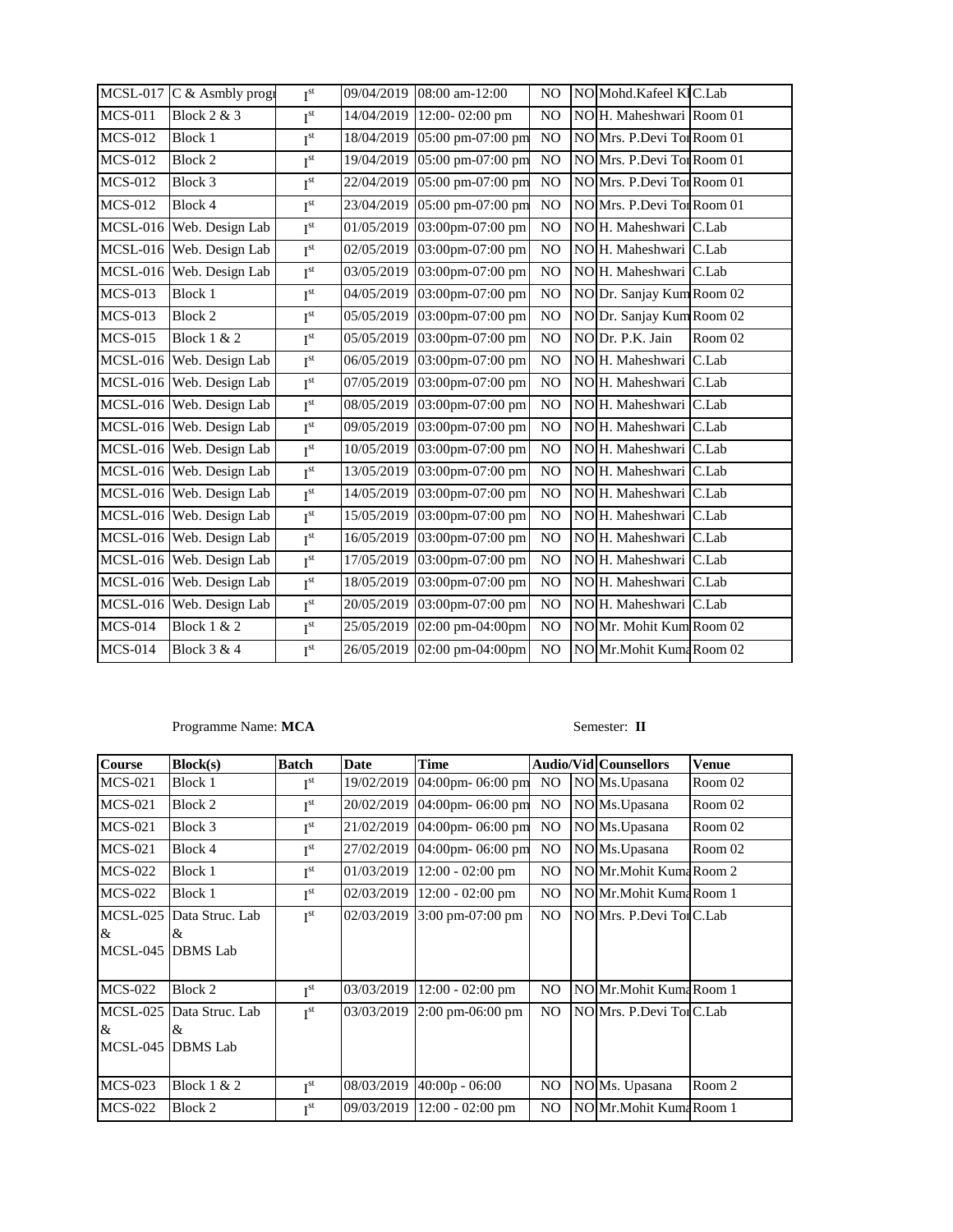| <b>MCS-023</b>            | <b>Block 2 &amp; 4</b>           | I <sup>st</sup> | 10/03/2019 10:00am - 12:00                             | NO.            | NO Ms. Upasana           | Room 2 |
|---------------------------|----------------------------------|-----------------|--------------------------------------------------------|----------------|--------------------------|--------|
| <b>MCS-022</b>            | Block 3                          | I <sup>st</sup> | 10/03/2019 12:00 - 02:00 pm                            | NO             | NO Mr.Mohit Kuma Room 1  |        |
| $\&$<br>MCSL-045 DBMS Lab | MCSL-025 Data Struc. Lab<br>&    | I <sup>st</sup> | 11/03/2019 8:00 am-12:00                               | N <sub>O</sub> | NO Mrs. P.Devi TorC.Lab  |        |
| &<br>MCSL-045 DBMS Lab    | MCSL-025 Data Struc. Lab<br>&    | I <sup>st</sup> | 12/03/2019 8:00 am-12:00                               | NO.            | NO Mrs. P.Devi Tor C.Lab |        |
| $\&$<br>MCSL-045 DBMS Lab | MCSL-025 Data Struc. Lab<br>&    | I <sup>st</sup> | 13/03/2019 8:00 am-12:00                               | NO.            | NO Mrs. P.Devi Tor C.Lab |        |
| &<br>MCSL-045 DBMS Lab    | MCSL-025 Data Struc. Lab<br>&    | I <sup>st</sup> | 14/03/2019 8:00 am-12:00                               | NO.            | NO Mrs. P.Devi Tor C.Lab |        |
| &<br>MCSL-045 DBMS Lab    | MCSL-025 Data Struc. Lab<br>&    | I <sup>st</sup> | 15/03/2019 8:00 am-12:00                               | NO.            | NO Mrs. P.Devi TorC.Lab  |        |
| <b>MCS-022</b>            | Block 3                          | $I^{st}$        | 16/03/2019 12:00 - 02:00 pm                            | NO.            | NO Mr.Mohit Kuma Room 1  |        |
| &<br>MCSL-045 DBMS Lab    | MCSL-025 Data Struc. Lab<br>&    | I <sup>st</sup> | 16/03/2019 2:00 pm-06:00                               | N <sub>O</sub> | NO Mrs. P.Devi TorC.Lab  |        |
| <b>MCS-022</b>            | Block 4                          | I <sup>st</sup> | 17/03/2019 12:00 - 02:00 pm                            | NO.            | NO Mr.Mohit Kuma Room 1  |        |
| $\&$<br>MCSL-045 DBMS Lab | MCSL-025 Data Struc. Lab<br>&    | I <sup>st</sup> | 17/03/2019 2:00 pm-06:00                               | NO.            | NO Mrs. P.Devi Tor C.Lab |        |
| $\&$<br>MCSL-045 DBMS Lab | MCSL-025 Data Struc. Lab<br>&    | I <sup>st</sup> | 18/03/2019 3:00 pm-07:00 pm                            | NO.            | NO Mrs. P.Devi TorC.Lab  |        |
| $\&$<br>MCSL-045 DBMS Lab | MCSL-025 Data Struc. Lab<br>$\&$ | I <sub>st</sub> | 19/03/2019 3:00 pm-07:00 pm NO NO Mrs. P.Devi TorC.Lab |                |                          |        |
| &<br>MCSL-045 DBMS Lab    | MCSL-025 Data Struc. Lab<br>&    | I <sup>st</sup> | 23/03/2019 08:00am-12:00                               | NO.            | NO Mrs. P.Devi Tor C.Lab |        |
| &<br>MCSL-045 DBMS Lab    | MCSL-025 Data Struc. Lab<br>&    | I <sup>st</sup> | 24/03/2019 02:00 pm-06:00pm                            | NO             | NO Mrs. P.Devi Tor C.Lab |        |
| <b>MCS-022</b>            | Block 4                          | I <sup>st</sup> | 24/03/2019 12:00 - 02:00 pm                            | NO.            | NO Mr.Mohit Kuma Room 1  |        |
| &<br>MCSL-045 DBMS Lab    | MCSL-025 Data Struc. Lab<br>&    | I <sup>st</sup> | 30/03/2019 02:00 pm-06:00pm                            | NO.            | NO Mrs. P.Devi Tor C.Lab |        |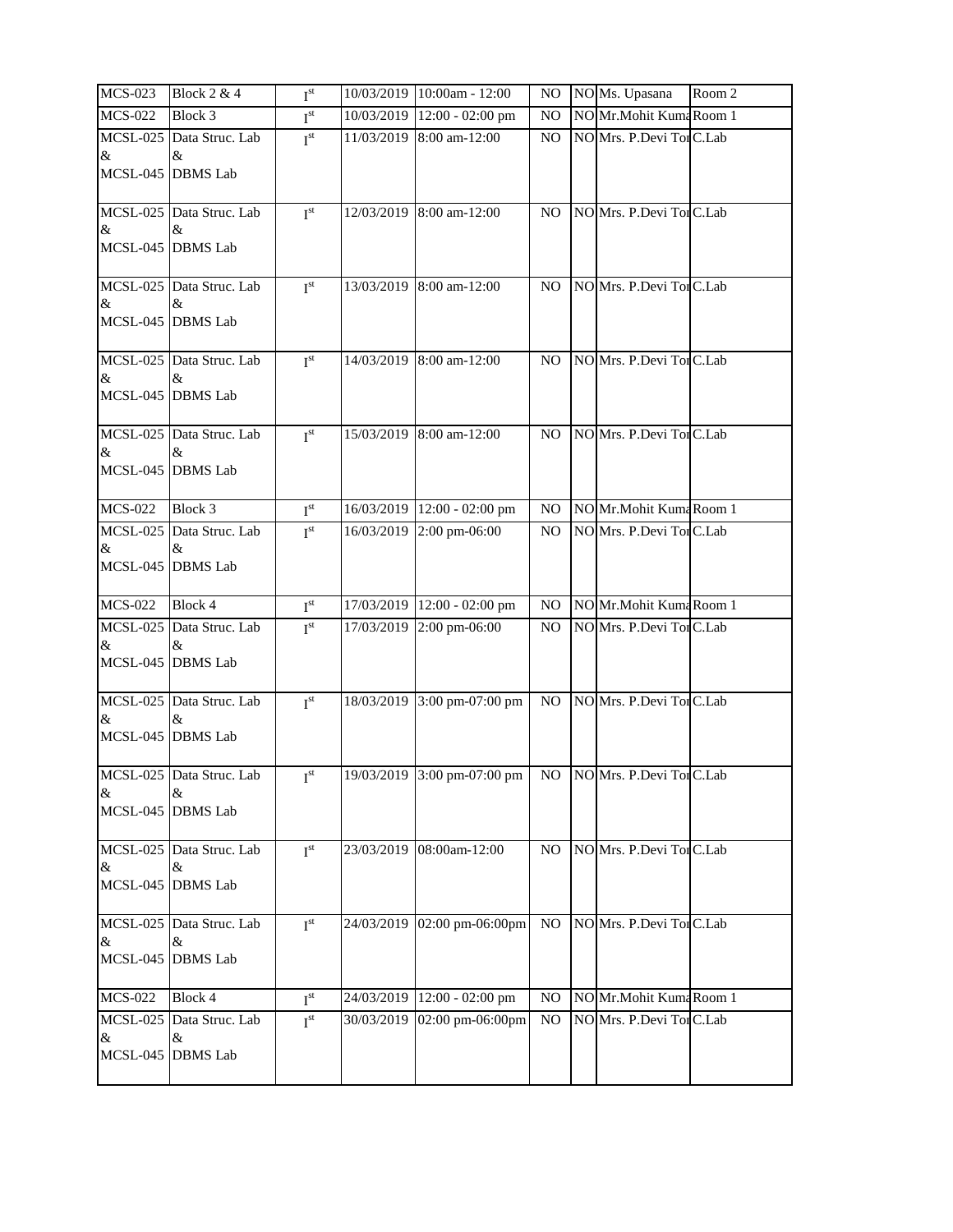|                 | MCSL-025 Data Struc. Lab | I <sup>st</sup> |            | 31/03/2019 02:00 pm-06:00pm | NO.            | NO Mrs. P.Devi Tor C.Lab |  |
|-----------------|--------------------------|-----------------|------------|-----------------------------|----------------|--------------------------|--|
| &               | &                        |                 |            |                             |                |                          |  |
|                 | MCSL-045 DBMS Lab        |                 |            |                             |                |                          |  |
|                 |                          |                 |            |                             |                |                          |  |
| <b>MCS-024</b>  | <b>Block 1</b>           | I <sup>st</sup> | 05/04/2019 | 12:00 - 02:00 pm            | N <sub>O</sub> | NO H. Maheshwari Room 2  |  |
| <b>MCS-024</b>  | <b>Block 2 &amp; 3</b>   | $I^{st}$        | 06/04/2019 | $12:00 - 02:00$ pm          | N <sub>O</sub> | NO H. Maheshwari Room 1  |  |
|                 | MCSL-025 Data Struc. Lab | I <sup>st</sup> | 06/04/2019 | 02:00 pm-06:00pm            | N <sub>O</sub> | NO Mrs. P.Devi TorC.Lab  |  |
| &               | &                        |                 |            |                             |                |                          |  |
| <b>MCS-044</b>  | Mini Project             |                 |            |                             |                |                          |  |
| <b>MCS-024</b>  | <b>Block 2 &amp; 3</b>   | $I^{st}$        | 07/04/2019 | 10:00 am - $12:00$          | NO             | NO H. Maheshwari Room 1  |  |
|                 | MCSL-025 Data Struc. Lab | I <sup>st</sup> |            | 07/04/2019 01:00 pm-05:00pm | N <sub>O</sub> | NO Mrs. P.Devi Tor C.Lab |  |
| &               | $\&$                     |                 |            |                             |                |                          |  |
| <b>MCS-044</b>  | Mini Project             |                 |            |                             |                |                          |  |
|                 | MCSL-025 Data Struc. Lab | I <sup>st</sup> |            | 08/04/2019 02:00 pm-06:00pm | NO             | NO Mrs. P.Devi TorC.Lab  |  |
| &               | &                        |                 |            |                             |                |                          |  |
| <b>MCS-044</b>  | Mini Project             |                 |            |                             |                |                          |  |
|                 | MCSL-025 Data Struc. Lab | I <sup>st</sup> |            | 09/04/2019 02:00 pm-06:00pm | N <sub>O</sub> | NO Mrs. P.Devi Tor C.Lab |  |
| &               | &                        |                 |            |                             |                |                          |  |
| <b>MCS-044</b>  | Mini Project             |                 |            |                             |                |                          |  |
| <b>MCSL-025</b> | Data Struc. Lab          | I <sup>st</sup> |            | 10/04/2019 02:00 pm-06:00pm | N <sub>O</sub> | NO Mrs. P.Devi Tor C.Lab |  |
| &               | $\&$                     |                 |            |                             |                |                          |  |
| <b>MCS-044</b>  | Mini Project             |                 |            |                             |                |                          |  |
| <b>MCS-024</b>  | Block $2 & 3$            | I <sup>st</sup> |            | 13/04/2019 10:00 am - 12:00 | NO             | NO H. Maheshwari Room 1  |  |
|                 | MCSL-025 Data Struc. Lab | I <sup>st</sup> |            | 13/04/2019 01:00 pm-05:00pm | NO             | NO Mrs. P.Devi TorC.Lab  |  |
| &               | $\&$                     |                 |            |                             |                |                          |  |
| <b>MCS-044</b>  | Mini Project             |                 |            |                             |                |                          |  |
| <b>MCS-024</b>  | Block 4                  | $I^{st}$        |            | 14/04/2019 10:00 am - 12:00 | N <sub>O</sub> | NO H. Maheshwari Room 1  |  |
|                 | MCSL-025 Data Struc. Lab | I <sup>st</sup> |            | 14/04/2019 01:00 pm-05:00pm | NO             | NO Mrs. P.Devi Tor C.Lab |  |
| &               | $\&$                     |                 |            |                             |                |                          |  |
| <b>MCS-044</b>  | Mini Project             |                 |            |                             |                |                          |  |
|                 | MCSL-025 Data Struc. Lab | I <sup>st</sup> |            | 21/04/2019 01:00 pm-05:00pm | NO             | NO Mrs. P.Devi Tor C.Lab |  |
| &               | $\&$                     |                 |            |                             |                |                          |  |
| <b>MCS-044</b>  | Mini Project             |                 |            |                             |                |                          |  |

## Programme Name: **MCA** Semester: **IV**

| <b>Course</b> | Block(s)                  | <b>Batch</b>    | <b>Date</b> | <b>Time</b>                   |                | <b>Audio/Vid Counsellors</b> | <b>Venue</b> |
|---------------|---------------------------|-----------------|-------------|-------------------------------|----------------|------------------------------|--------------|
|               | MCSL-045 <b>IDBMS</b> Lab | I <sup>st</sup> | 02/03/2019  | 3:00 pm-07:00 pm              | NO.            | NO Mrs. P.Devi Tor C.Lab     |              |
|               | MCSL-045 <b>IDBMS</b> Lab | I <sup>st</sup> |             | $03/03/2019$ 2:00 pm-06:00 pm | NO.            | NO Mrs. P.Devi TorC.Lab      |              |
|               | MCSL-045  DBMS Lab        | I <sup>st</sup> |             | 11/03/2019 8:00 am-12:00      | NO.            | NOMrs. P.Devi TorC.Lab       |              |
|               | MCSL-045  DBMS Lab        | I <sup>st</sup> |             | 12/03/2019 8:00 am-12:00      | NO.            | NO Mrs. P.Devi Tor C.Lab     |              |
|               | MCSL-045 <b>IDBMS</b> Lab | I <sup>st</sup> |             | 13/03/2019 8:00 am-12:00      | NO.            | NO Mrs. P. Devi Tor C. Lab   |              |
|               | MCSL-045  DBMS Lab        | I <sup>st</sup> |             | 14/03/2019 8:00 am-12:00      | NO.            | NO Mrs. P.Devi TorC.Lab      |              |
|               | MCSL-045  DBMS Lab        | I <sup>st</sup> |             | 15/03/2019 8:00 am-12:00      | N <sub>O</sub> | NO Mrs. P.Devi TorC.Lab      |              |
|               | MCSL-045  DBMS Lab        | I <sup>st</sup> |             | 16/03/2019 2:00 pm-06:00      | NO.            | NO Mrs. P. Devi Tor C. Lab   |              |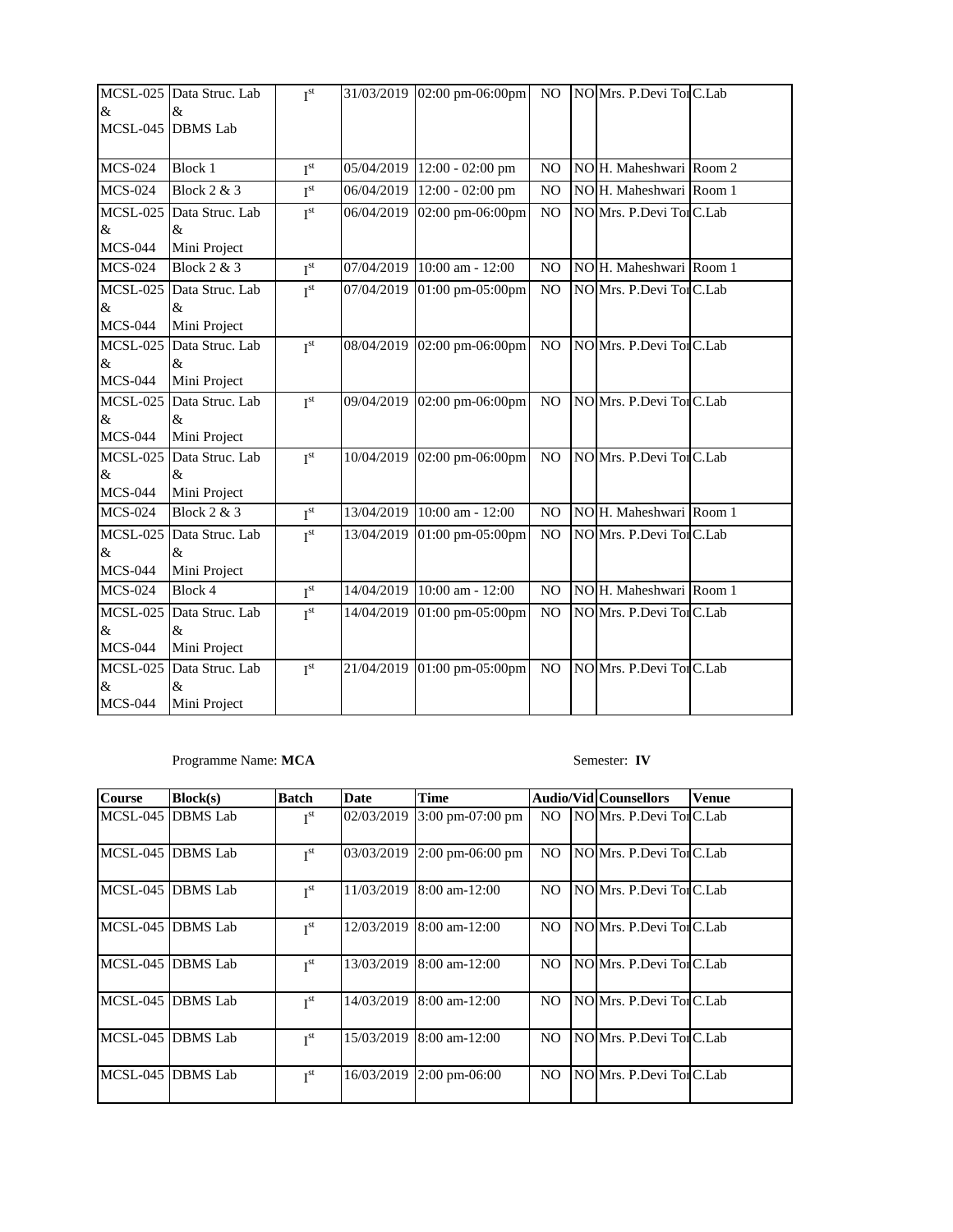|                              | MCSL-045 DBMS Lab | I <sup>st</sup> |                     | 17/03/2019 2:00 pm-06:00    | N <sub>O</sub> |                | NO Mrs. P.Devi TorC.Lab  |         |
|------------------------------|-------------------|-----------------|---------------------|-----------------------------|----------------|----------------|--------------------------|---------|
|                              | MCSL-045 DBMS Lab | $I^{st}$        |                     | 18/03/2019 3:00 pm-07:00 pm | N <sub>O</sub> |                | NO Mrs. P.Devi Tor C.Lab |         |
|                              | MCSL-045 DBMS Lab | I <sup>st</sup> | 19/03/2019          | 3:00 pm-07:00 pm            | N <sub>O</sub> |                | NO Mrs. P.Devi Tor C.Lab |         |
|                              | MCSL-045 DBMS Lab | $I^{st}$        | 23/03/2019          | 08:00am-12:00               | N <sub>O</sub> |                | NO Mrs. P.Devi Tor C.Lab |         |
|                              | MCSL-045 DBMS Lab | $I^{st}$        | 24/03/2019          | 02:00 pm-06:00pm            | N <sub>O</sub> |                | NO Mrs. P.Devi TorC.Lab  |         |
|                              | MCSL-045 DBMS Lab | I <sup>st</sup> | 30/03/2019          | 02:00 pm-06:00pm            | N <sub>O</sub> |                | NO Mrs. P.Devi Tor C.Lab |         |
|                              | MCSL-045 DBMS Lab | $I^{st}$        | 31/03/2019          | 02:00 pm-06:00pm            | NO             |                | NO Mrs. P.Devi Tor C.Lab |         |
| <b>MCS-044</b>               | Mini Project      | I <sup>st</sup> |                     | 06/04/2019 02:00 pm-06:00pm | NO             |                | NO Mrs. P.Devi Tor C.Lab |         |
| <b>MCS-044</b>               | Mini Project      | $I^{\text{st}}$ | 07/04/2019          | 01:00 pm-05:00pm            | NO             |                | NO Mrs. P.Devi Tor C.Lab |         |
| <b>MCS-044</b>               | Mini Project      | $I^{st}$        | 08/04/2019          | 02:00 pm-06:00pm            | N <sub>O</sub> |                | NO Mrs. P.Devi Tor C.Lab |         |
| <b>MCS-044</b>               | Mini Project      | $I^{st}$        | 09/04/2019          | 02:00 pm-06:00pm            | N <sub>O</sub> |                | NO Mrs. P.Devi Tor C.Lab |         |
| <b>MCS-044</b>               | Mini Project      | I <sup>st</sup> | 10/04/2019          | 02:00 pm-06:00pm            | N <sub>O</sub> |                | NO Mrs. P.Devi Tor C.Lab |         |
| $\overline{\text{MCS}}$ -044 | Mini Project      | $I^{st}$        | 13/04/2019          | 01:00 pm-05:00pm            | N <sub>O</sub> |                | NO Mrs. P.Devi Tor C.Lab |         |
| <b>MCS-044</b>               | Mini Project      | $I^{st}$        | 14/04/2019          | 01:00 pm-05:00pm            | N <sub>O</sub> |                | NO Mrs. P.Devi TorC.Lab  |         |
| <b>MCS-044</b>               | Mini Project      | $I^{st}$        | 21/04/2019          | 01:00 pm-05:00pm            | N <sub>O</sub> |                | NO Mrs. P.Devi Tor C.Lab |         |
| <b>MCS-041</b>               | <b>Block 1</b>    | $I^{st}$        | $\sqrt{04}/05/2019$ | 12:00 -02:00pm              | N <sub>O</sub> | N <sub>O</sub> |                          | Room 01 |
| $\overline{\text{MCS-0}}$ 41 | <b>Block 2</b>    | $I^{st}$        | 05/05/2019          | 02:00 pm-04:00 pm           | N <sub>O</sub> | N <sub>O</sub> |                          | Room 01 |
| <b>MCS-041</b>               | Block 3           | I <sup>st</sup> | 11/05/2019          | 12:00 pm-02:00 pm           | N <sub>O</sub> | NO             |                          | Room 01 |
| <b>MCS-042</b>               | <b>Block 1</b>    | $I^{\text{st}}$ | 12/05/2019          | 10:00 pm-12:00 pm           | N <sub>O</sub> |                | NO Dr.V.K.Saini          | Room 01 |
| <b>MCS-042</b>               | <b>Block 2</b>    | $I^{st}$        | 18/05/2019          | 10:00 pm-12:00 pm           | N <sub>O</sub> |                | NO Dr.V.K.Saini          | Room 01 |
| <b>MCS-042</b>               | Block 3 & 4       | $I^{st}$        | 19/05/2019          | 10:00 pm-12:00 pm           | N <sub>O</sub> |                | NO Dr.V.K.Saini          | Room 01 |
| <b>MCS-043</b>               | <b>Block 1</b>    | $I^{st}$        | 24/05/2019          | 04:00 pm-06:00 pm           | N <sub>O</sub> |                | NO Dr.V.K.Saini          | Room 01 |
| <b>MCS-043</b>               | <b>Block 2</b>    | I <sup>st</sup> | 25/05/2019          | 10:00 pm-12:00 pm           | NO             |                | NO Dr.V.K.Saini          | Room 01 |
| <b>MCS-043</b>               | Block 3 & 4       | $I^{st}$        | 26/05/2019          | 10:00 pm-12:00 pm           | NO             |                | NO Dr.V.K.Saini          | Room 01 |

Programme Name: **MCA** Semester: **V Intensive Counselling Schedule**

| <b>Course</b> | Block(s)      | <b>Batch</b>    | Date       | <b>Time</b>                          |                |           | <b>Audio/Vid Counsellors</b> | Venue   |
|---------------|---------------|-----------------|------------|--------------------------------------|----------------|-----------|------------------------------|---------|
| $MCS-051$     | Block 1       | I <sup>st</sup> | 07/04/2019 | $40:00 \text{ pm} -06:00 \text{ pm}$ | NO             |           | NO Mr. Sanjay Kun Room 01    |         |
| $MCS-051$     | Block $2 & 3$ | I <sup>st</sup> | 14/04/2019 | 40:00 pm-06:00 pm                    | NO.            |           | NO Mr. Sanjay Kun Room 01    |         |
| MCSE004       | Block 1       | I <sup>st</sup> | 20/04/2019 | 04:00 pm-06:00 pm                    | NO             |           | NO Mrs. Nisha Sana Room 01   |         |
| MCSE004       | Block $2 & 3$ | I <sup>st</sup> | 21/04/2019 | $10:00$ am- $12:00$                  | N <sub>O</sub> |           | NO Mrs. Nisha Sana Room 01   |         |
| $MCS-052$     | Block $1 & 2$ | I <sup>st</sup> |            | 23/04/2019 03:00 pm-05:00 pm         | N <sub>O</sub> | <b>NO</b> |                              | Room 01 |
| $MCS-053$     | Block 1       | I <sup>st</sup> | 26/04/2019 | $04:00 \text{ pm} -06:00 \text{ pm}$ | N <sub>O</sub> | <b>NO</b> |                              | Room 01 |
| $MCS-053$     | Block 2       | I <sup>st</sup> | 27/04/2019 | 04:00 pm-06:00 pm                    | NO.            | <b>NO</b> |                              | Room 01 |
| MCSE003       | Block $1 & 2$ | I <sup>st</sup> |            | 28/04/2019 02:00 pm-04:00 pm         | NO.            | <b>NO</b> |                              | Room 01 |
| $MCS-053$     | Block 3       | I <sup>st</sup> |            | 28/04/2019 04:00 pm-06:00 pm         | NO.            | <b>NO</b> |                              | Room 01 |
| MCSE011       | Block $1 & 2$ | I <sup>st</sup> | 29/04/2019 | 02:00 pm-04:00 pm                    | NO.            | <b>NO</b> |                              | Room 01 |
| MCSE003       | Block $3 & 4$ | I <sup>st</sup> |            | 29/04/2019 04:00 pm-06:00 pm         | N <sub>O</sub> | <b>NO</b> |                              | Room 01 |
| MCSE011       | Block 3       | I <sup>st</sup> |            | 30/04/2019 04:00 pm-06:00 pm         | NO.            | <b>NO</b> |                              | Room 01 |